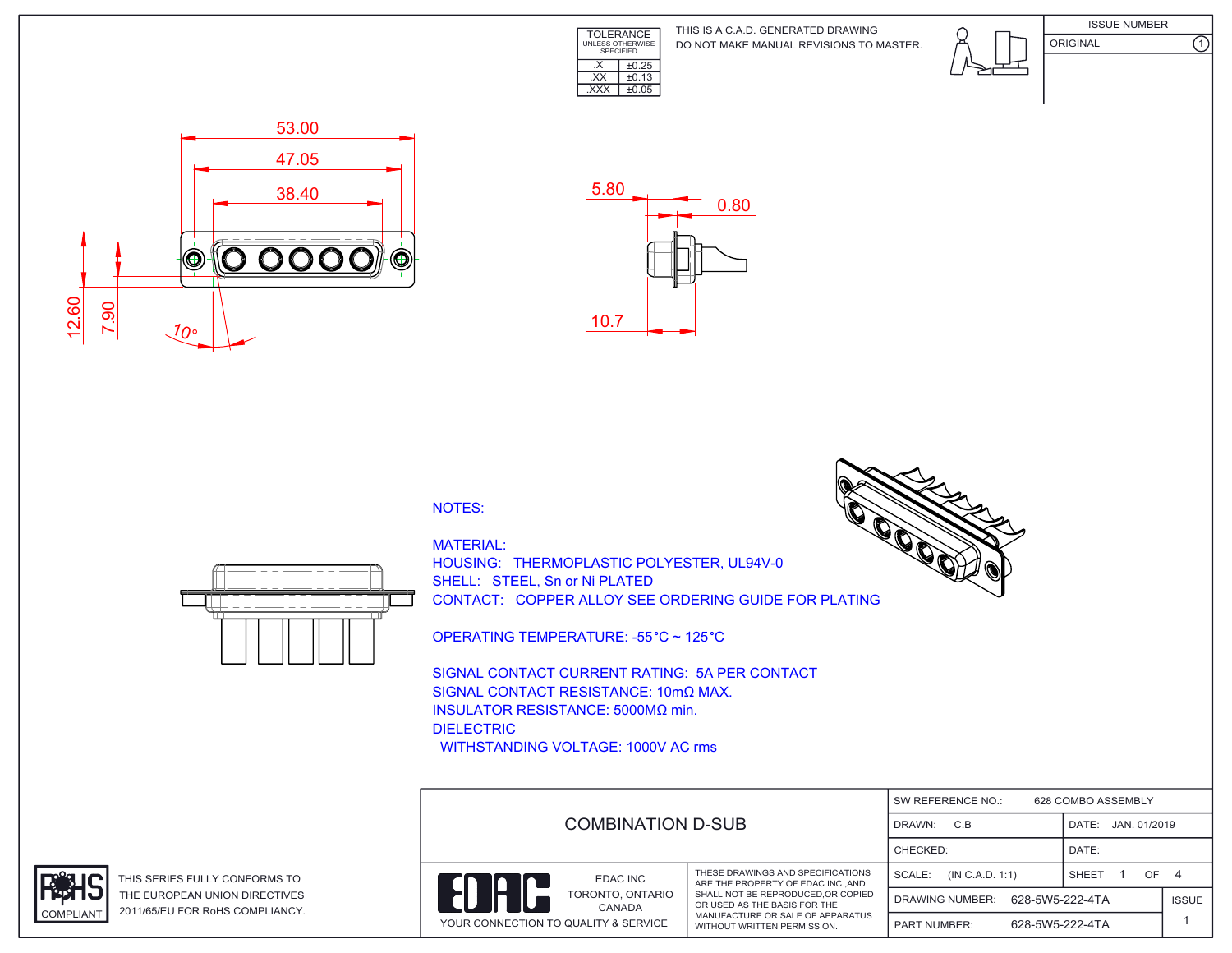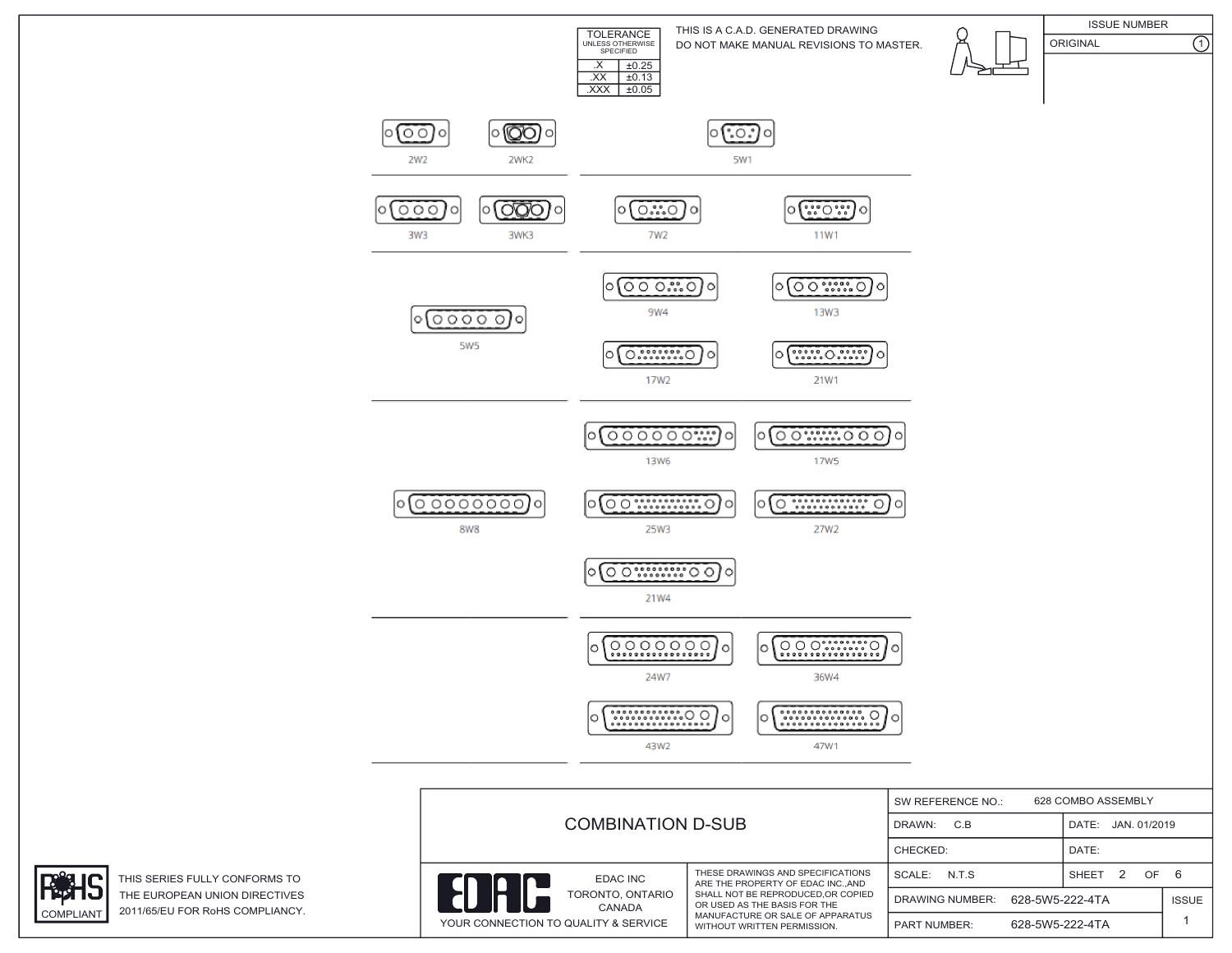TOLERANCE UNLESS OTHERWISE SPECIFIED  $\overline{XX}$   $\pm 0.13$ .XXX ±0.05DO NOT MAKE MANUAL REVISIONS TO MASTER. THIS IS A C.A.D. GENERATED DRAWING ISSUE NUMBER ORIGINAL (1)  $\overline{\text{X}}$   $\pm 0.25$ 









21W4 Male/Female



27W2 Male/Female



21W1 Male/Female

16.62

|                                                                                | 628 COMBO ASSEMBLY<br>SW REFERENCE NO.:                                                                                                                                                                       |                                    |                 |                       |  |
|--------------------------------------------------------------------------------|---------------------------------------------------------------------------------------------------------------------------------------------------------------------------------------------------------------|------------------------------------|-----------------|-----------------------|--|
| <b>COMBINATION D-SUB</b>                                                       |                                                                                                                                                                                                               | C.B<br>DRAWN:                      |                 | JAN. 01/2019<br>DATE: |  |
|                                                                                |                                                                                                                                                                                                               | CHECKED:                           |                 | DATE:                 |  |
| EDAC INC<br>TORONTO, ONTARIO<br>CANADA<br>YOUR CONNECTION TO QUALITY & SERVICE | THESE DRAWINGS AND SPECIFICATIONS<br>ARE THE PROPERTY OF EDAC INCAND<br>SHALL NOT BE REPRODUCED, OR COPIED<br>OR USED AS THE BASIS FOR THE<br>MANUFACTURE OR SALE OF APPARATUS<br>WITHOUT WRITTEN PERMISSION. | N.T.S<br>SCALE:                    |                 | OF.<br><b>SHEET</b>   |  |
|                                                                                |                                                                                                                                                                                                               | 628-5W5-222-4TA<br>DRAWING NUMBER: |                 | <b>ISSUE</b>          |  |
|                                                                                |                                                                                                                                                                                                               | <b>PART NUMBER:</b>                | 628-5W5-222-4TA |                       |  |

2W2 / 2WK2

5W5 Male

5W5 Female



47.00

23.53



63.50

31.76



7W2 Male/Female



8W8 Female

8W8 Male



11W1 Male/Female



17W2 Male/Female

CURRENT RATING /  $\phi$ A 10A / 2.2 20A / 3.3 30A / 3.7 40A / 4.2







THIS SERIES FULLY CONFORMS TO THE EUROPEAN UNION DIRECTIVES COMPLIANT 2011/65/EU FOR RoHS COMPLIANCY.

23.53